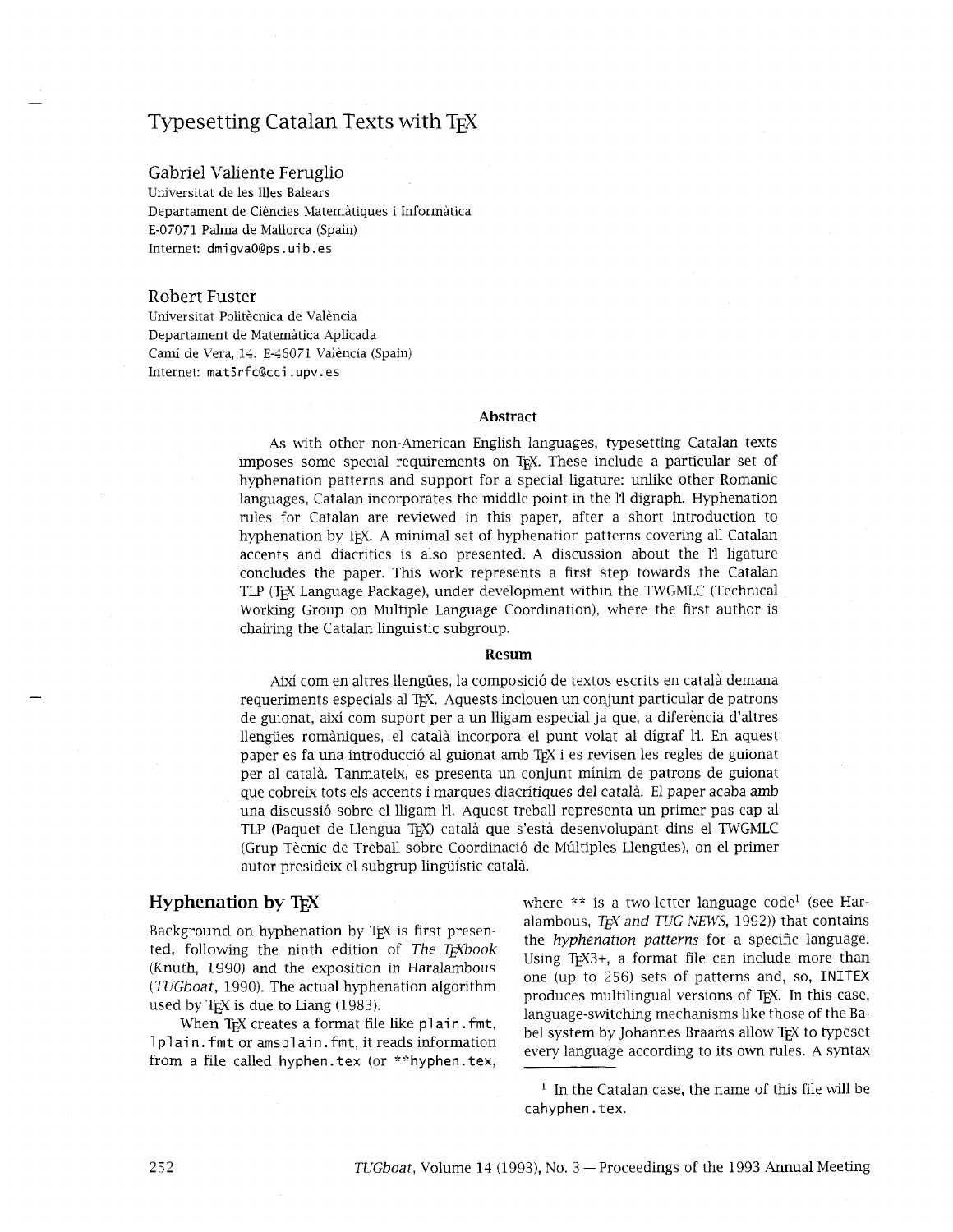for language-switching commands has not yet been standarized, but it is expected to be something like

\language{catalan}{...Catalan text...}

for short inserts and

```
\begin{language}{catalan}
. . .Catalan text. . . 
\end{l anguage}
```
for longer inserts.

Hyphenation patterns are clusters consisting of letters separated by digits, like xly2z (more exactly, a pattern has the form

 $number/letter/number/letter/$ .../number

like Oxly2z0, but the number 0 can be suppressed), meaning that:

- If the set of patterns is empty, no hyphenation takes place.
- If there is a pattern x1y, then hyphenation "x-y" will be possible in every occurrence of the cluster "xy". If the pattern is xlyzw, then the sequence of letters "xy" will be hyphenated only when followed by "zw".
- If there is a pattern xly and a pattern x2yabc then the sequence "xy" will be hyphenated, as long as it is not followed by "abc". The digit **2** indicates therefore an exception to the rule "separate x and y" expressed by the digit 1.
- The same holds for greater numbers. Patterns with number 3 will be exceptions to patterns with number 2, and so on: odd numbers allow and even numbers disallow hyphenation, and the maximum decides.
- A dot in front of (or behnd) a pattern, such as . xly or xy2z. specifies that the pattern is valid only at the beginning (or at the end) of a word.

In this context, a *letter* is a character of category 11 or 12 whose \I ccode is nonzero. Because, for almost all Latin-alphabet languages, some diacriticized characters are letters for which we need a mechanism, including these special characters as letters. Using  $TrX3+$ , which allows 8-bit input, this problem disappears.

Despite the existence of some fundamental rules, hyphenation of a particular language can be very complicated. There are two methods to handle this complexity: hidden mechanisms of hyphenation can be investigated and patterns made to correspond to the analytical steps of manual hyphenation, or patterns can be induced from a sufficiently representative set of already hyphenated words, using inductive inference tools tailored to this particular problem such as PATGEN.

The choice of method depends on the nature of the language and on the size of the available set of hyphenated words. Although in theory such a pattern generator would produce an *exhaustive* set of patterns from a file containing *all* words of a particular language in hyphenated form, it is more probable to have partial sets of hyphenated words, and the pattern generator will only produce more or less accurate approximations.

The authors have chosen the first method for Catalan. Besides hyphenation patterns, the effort resulted in more systematic and exhaustive rules for Catalan hyphenation than those found in grammar textbooks.

### Catalan Hyphenation Rules and Patterns

Modern Catalan normative grammar was established by Pompeu Fabra and ratified by the *Institut d'Estudis Catalans* (Catalan Studies Institute) in 1917. Orthography (and in particular syllabification and hyphenation rules) can be found in many texts: Bruguera (1990), Fabra (1927), Mira (1974), Pitarch (1983), Salvador (1974), and many others. The official normative dictionary is *Diccionari general de la llengua catalana* (Fabra, 1974) and *Diccionari ortografic i de pronuncia* (Bruguera, 1990) is a hyphenation dictionary. A very interesting study of some difficulties in the Catalan orthography can be found in Sola (1990). Some of our observations on Spanish, Italian or French hyphenation were suggested by the preceding references, but also by Lázaro (1973) and Beccari (1992).

Catalan, like other Romanic languages, bases its hyphenation rules on the syllabic structure of words. This structure, as far as Catalan is concerned, is closely related to Spanish, Portuguese or Italian. But there exist a number of differences: for example, the Catalan word *Valencia* has four syllables and the Spanish *Valencia* has only three.

Of course, the Catalan alphabet follows the standard Latin alphabet. The letters k and w never appear (except in foreign words), the letter y is only used to form the digraph ny and letter q only appears followed by letter u.

In general a Catalan word has as many syllables as it has vowels, either separated by consonants or contiguous but not forming diphthongs. In fact, a Catalan word has *exactly* as many syllables as it has Catalan word has *exactly* as many syllables as it has<br>vowels, but in some special cases, letters i, u are not vowels, but in some special cases, letters i, u are not<br>vowels (Catalan vowels are a, e, i, o and u). Word stress, however, determines how a Catalan word breaks up into syllables and, in some polysyllabic words, is expressed by an accent on the vowel of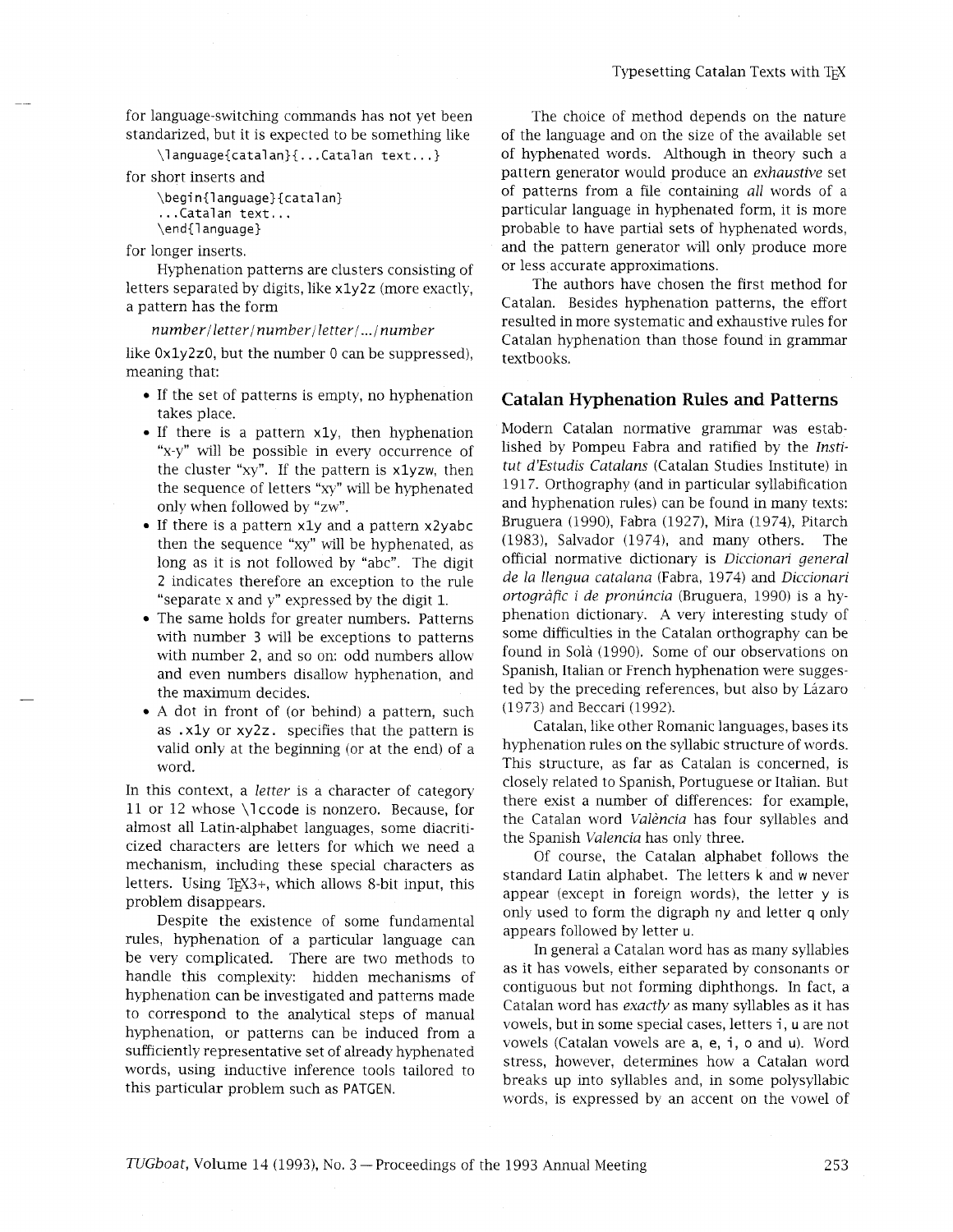Gabriel Valiente Feruglio and Robert Fuster

the stressed syllable. In this way, accents in Catalan are used in nearly the same way as in Spanish. Also as in Spanish, the accents perform another diacritic function (to distinguish some homophones, as *dona*  = woman and *dona* = he/she gives). However, the kind of accent, grave  $(')$  or acute  $(')$ , marks the difference between open and closed vowels, as in French or Italian: so, all accented vowels are à, è, é, é, í, ò, ó and ú. The diaeresis (¨), over i or u, splits a diphthong or causes the letter u to be pronounced when g or q precede it.

The cedilla under the letter  $c$  ( $\varsigma$ ) and the apostrophe (') are usual in Catalan, with the same use as in French. Virtually all European languages have their own particularities: Catalan has the special construction 1'1.

**Syllabification.** Basic rules for word division into syllables include the following  $(v, v_n, n \ge 1)$  will be vowels and  $c$ ,  $c_n$ ,  $n \geq 1$  consonants).

1. A single consonant between two vowels forms a syllable with the vowel that follows it:  $v_1$ - $cv_2$ . Actually it suffices to consider patterns of the form -cv, because if another consonant (instead of the first vowel) precedes  $c$  the pattern would also be  $c_1$ - $c_2$  $\nu$  (see rules 2, 3 and 5 below). The necessary patterns will be:

| сээагу рансниэ wm ре. |                 |             |         |      |         |     |
|-----------------------|-----------------|-------------|---------|------|---------|-----|
| 1ba                   | 1be             | lbi         | 1bo     | 1bu  |         |     |
| lca                   | 1ce             | 1ci         | lco i   | 1cu  |         |     |
| lca                   |                 |             | 1co     | 1cu  |         |     |
| 1da                   | 1de             | 1di         | 1do -   | 1du  |         |     |
|                       |                 | 1fa 1fe 1fi | 1fo     | 1fu  |         |     |
| lqa                   |                 | lge lgi     | 1qo     | 1qu  |         |     |
|                       | 1ha 1he         | lhi         | 1ho     | 1hu  |         |     |
|                       | lja lje         | lii         | ljo     | 1iu  |         |     |
| 11a                   | 11e             | 11i         | 11o     | 11u  |         |     |
| lma                   | 1me             | lmi         | 1mo     | 1mu  |         |     |
| lna                   | 1ne             | lni         | 1no     | 1nu  |         |     |
| lpa                   | 1pe             | lpi.        | 1po.    | 1pu  |         |     |
| 1ra                   | 1 <sub>re</sub> | 1ri l       | 1ro     | 1ru  |         |     |
| 1sa                   | 1se             | lsi         | 1so     | 1su  |         |     |
| 1ta                   | lte             | lti         | lto.    | 1tu  |         |     |
| 1va                   | 1ve i           | 1vi -       | 1vo.    | lvu  |         |     |
| 1xa                   | 1xe             | 1xi         | 1xo     | 1xu  |         |     |
| 1za                   | 1ze             | 1zi         | 1zo-    | 1zu  |         |     |
| 1bà                   |                 | 1bè 1bé 1bí |         | 1bò  | 1bó.    | 1bú |
| lcà                   | 1cè             | 1cé         | 1cí     | 1cò  | 1có     | 1cú |
| 1çà                   |                 |             |         | 1cò  | 1có     | 1cú |
| 1dà                   | 1dè             |             | 1dé 1dí | 1dò  | 1dó     | 1dú |
| 1fà                   | 1fè             | 1fé         | 1fí     | 1fò. | 1fó -   | 1fú |
| lgà                   | 1qè             | 1gé         | lqí     |      | lgò lgó | 1qú |
| lhà                   | 1hè             | 1hé         | lhí     | 1hò  | 1hó     | 1hú |
| ljà                   | 1jè             | 1jé         | 1jí     | ljò  | 1jó.    | 1jú |
| 11à                   | 11è             | 11é         | 11 i    | 11ò  | 11ó -   | 11ú |
| 1mà                   | 1mè             | lmé         | lmí     | 1mò  | 1mó     | 1mú |
| 1nà                   | 1nè             | lné         | lní     | 1nò  | 1nó     | 1nú |
| 1pà                   | lpè             | 1pé         | 1pí     | 1pò  | 1pó     | 1pú |
| 1rà                   | 1rè.            | 1ré l       | 1rí.    | 1rò  | 1ró     | 1rú |
| lsà                   | 1sè             | lsé         | 1sí     | 1sò  | 1só     | 1sú |

|  |  | ltà 1tè 1té 1tí 1tò 1tó 1tú |  |  |
|--|--|-----------------------------|--|--|
|  |  | lvà lvè lvé lví lvò lvó lvú |  |  |
|  |  | lxà 1xè 1xé 1xí 1xò 1xó 1xú |  |  |
|  |  | 1zà 1zè 1zé 1zí 1zò 1zó 1zú |  |  |

2. Of two consonants standing between two vowels, the first forms a syllable with the preceding vowel and the second forms a syllable wth the vowel that follows it:  $v_1c_1-c_2v_2$ . Because the preceding patterns allow this break, we do not need special patterns for this rule. But one exception to ths rule is that the liquid consonants, 1 and r, when preceded by certain consonants, form a syllable with this consonant and the vowel that follows. Another exception is that there are some special combinations, called *digraphs,* that represent only one phoneme or a geminated one. The complete list is: ig, ix, 11, 1<sup>-1</sup>, ny, r<sub>r</sub>, ss, tg, tj, tl, tll, tx, tz. The digraph ig only occurs at the end of a word (and in plural form, igs).

The two following rules exactly define these exceptions.

- 3. The combinations  $c-1$  and  $c-r$  that cannot be hyphenated are bl, cl, fl, gl, pl, br, cr, dr, fr, gr and pr. The necessary patterns will be:
	- lb2l lc2l lf2l lg2l lp2l lb2r lc2r ld2r lf2r lg2r lp2r lt2r

The combination vr is another one that cannot be hyphenated, but it appears only in a few toponyrnies.

4. The digraphs 11 and ny are not split (following an etymological criterium). The pattern 121

voids the effect of the first rule. No analogous pattern is necessary for ny. In fact, ny and

11 correspond to single consonant sounds and therefore rule 1 above applies to them as well. The necessary patterns will be:

111a 111e 111i 111o 111u 111a 111e 111e llli 1116 1110 111u lnya lnye lnyi lnyo lnyu lnya lnye lnye lnyi lnyo lnyo lnyu

All other digraphs can be split. The 1'1 ligature is also a digraph and can be divided, replacing the middle dot with a hyphen. Hyphenation of the 1'1 ligature is discussed in the next section.

- 5. Of three or more consecutive consonants followed by a vowel, the last consonant forms a syllable with that vowel:  $c_1c_2-c_3v$ , et cetera, unless the last two consonants belong to those in the two rules above. No additional patterns are necessary for this rule.
- Compound words with one of the following prefixes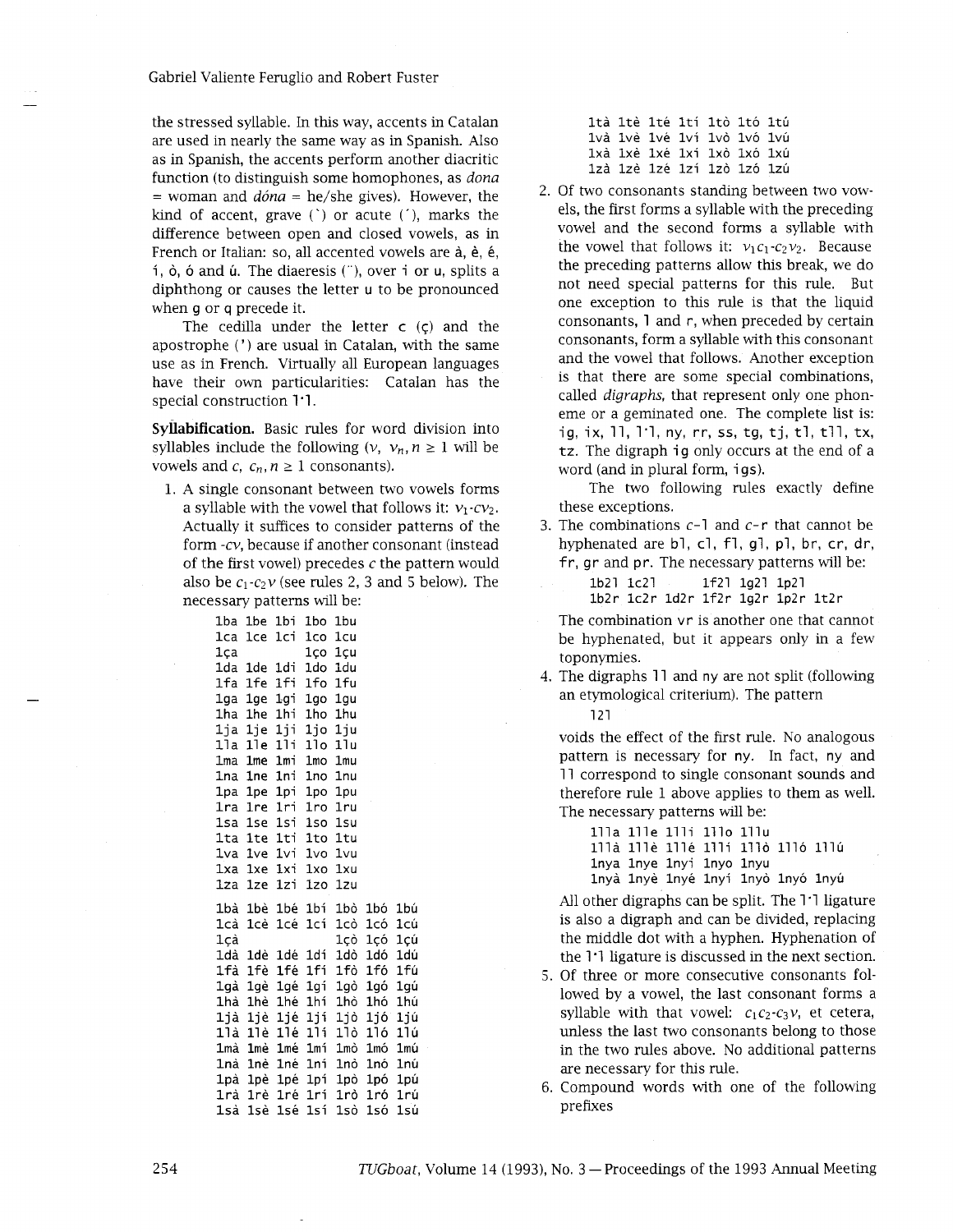an, con, des, en, ex, in, sub, trans are divided according to components and therefore often constitute exceptions to the previous rules. These differ from prefix to prefix and present an evident problem: it is impossible, unless you make an exhaustive classification by scanning a dictionary, to determine if a certain combination is or is not a prefix.<sup>2</sup> For example, you must hyphenate *in-a-pe-ten-ci-a* (inappetence) but *e-no-leg* (an expert in wine) instead of *en-0-leg.* For instance, using Bruguera (1990), we find the following patterns for .ex:

```
.e2xla .e2xla 
.e3x2ag .e3x2am .e3x2am 
.e2xlon .e2xlor .e2xlosm 
.e3x2orc .e3x2ord 
. e2xlul c
```
In all words starting with trans — except in<br>transit and its derivatives — trans is a prefix. Then, the corresponding patterns will be

.tran2s1 .tran3s2i

Because these prefixes are very frequent in practice and  $-$  specially in technical languages  $$ frequently used to create new words, this is a dangerous solution. Another possible solution - more conservative, but completely  $secure$  - consists of inhibiting the splitting of such a group whenever it is present at the beginning of a word (except in the case of trans, because it is a very long prefix):

.a2n .co2n .de2s .e2n .e2x .i2n .su2b .tran2s .tran3s2i

To choose between these two options is still an open question.

7. Personal pronouns *nosaltres* (we) and *vosaltres*  (you) are etymologically composed words. They must, therefore, be hyphenated *nos-al-tres, vosal-tres.*<sup>3</sup>. The necessary patterns are:

. no2slal .vo2sla

Exceptions to the syllabification rules above are certain groups of vowels where i or u are not really vowels. The next sections explain these exceptions.

**Descending Diphthongs.** When a vowel is followed by an unstressed i or *u*, this second letter is a semivowel and forms a syllable with the preceding vowel. These diphthongs are ai, ei, oi, ui, au, eu, iu, ou and uu.

All other combinations of two vowels are divided. The necessary patterns will be:

ala ala ale ale ale ali a10 a10 a10 alh elí elo elò eló elú ila ilà ile ilè ilé ili ilí ilo ilò iló ilú<br>ola olà ole olè olé olí olo olò oló olú ola olà ole olè olé olí olo olò oló olú<br>ula ulà ule ulè ulé ulí ulo ulò uló ulú uli ulo ulò uló ulú àla èla éla ila òla óla úla àle èle éle ile òle óle úle i li àlo èlo élo ílo òlo ólo úlo

Ascending **Diphthongs** and silent u. When the letters g or q come before the vowel u and another vowel, then either the u is not pronounced or the two vowels compose an ascending diphthong (and the  $u$  is a semiconsonant).<sup>4</sup> In both cases, the three letters belong to the same syllable and the combination cannot be hyphenated. Then, we need to make void some of the preceding patterns. For the g the patterns will be:

gu2a qu2e gu2o gu2à gu2è gu2é gu2í gu2ò gu2ó

The letter q is used only in this context and always starting a syllable. Then the only necessary pattern is

lqu2

**Triphthongs.** Yet another exception to the syllabification rules above is a group of three vowels (actually, a serniconsonant/vowel/semivowel combination) that together constitute a single syllable. The only triphthong in Catalan is uai after g or

<sup>3</sup> In 1959 the *Academia Española de la Lenqua* (Spanish Language Academy) revoked a similar prescriptive ruIe. So, in Spanish you can hyphenate *nos-otros* or *no-sotros* This applies also to the Spanish hyphenation of the prefix des.

 $4$  These are the only cases of ascending diphthongs in Catalan. It differs from Spanish and Italian: in these two languages all combinations of i or u with a vowel are diphthongs.

PATGEN allows an *adjustment of an existing set of patterns;* it will read both a set of already existing patterns and a collection of hyphenated words, and will create a new set of patterns. This method can be used as a combination of the analytical and the raw PATGEN methods. For example, one could extract *all* words starting with one of the prefixes an, con, des, en, ex, in, sub and trans, from a dictionary, and run PATGEN on these and on the existing patterns. The test function of PATGEN will immediately evaluate if the new set of patterns is more powerful.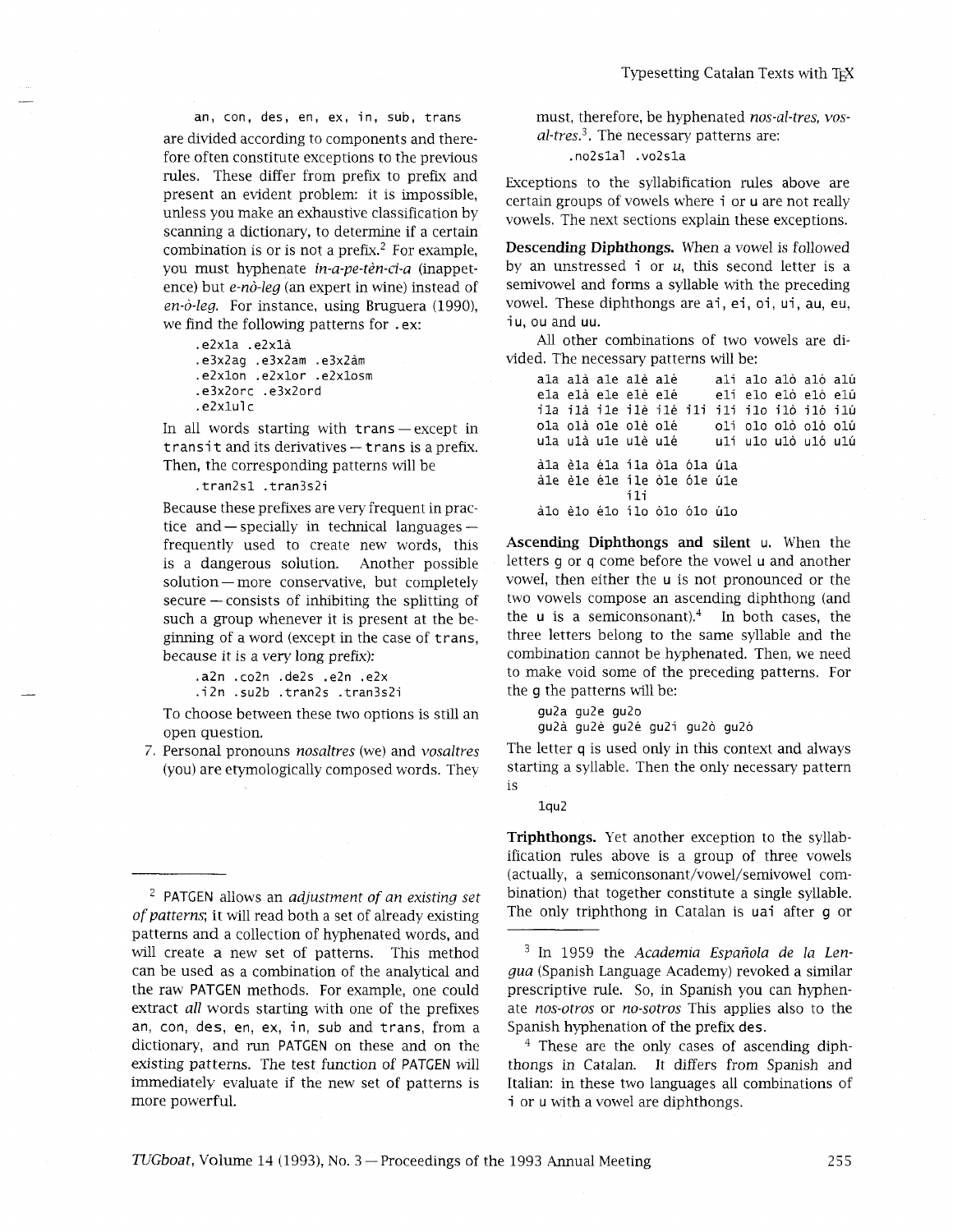**q,** but no special patterns are necessary because the preceding patterns gu2a lqu2 apply and the combination ai is not hyphenated.

**Letter** i **or** u **as consonant.** Unstressed i before a, <sup>e</sup> or o, however, becomes a consonant when situated at the beginning of a word (even when preceded by h), except in ió and its derivatives. The necessary patterns will be:

```
.i2a .i2a .i2e .i2e .i2e .i2o .i20 
. hi2a .hi2e .hi20 
.hi2a .hi2e .hi2e .hi20 .hi20 
. i 3on
```
Unstressed i or u standing between vowels are consonants and form a syllable with the vowel that follows it. The necessary patterns will be:

ali2a ali2e ali2i ali2o aliu eli2a eli2e eli2i eli2o eliu ii2a ii2e <sup>i</sup>i <sup>20</sup> oli2a oli2e oli2i oli2o oliu uli2a uli2e uli2i uli2o uliu alu2a alu2e alui alu2o aluu elu2a elu2e elui elu2o eluu ilu2a ilu2e ilui ilu2o iluu olu2a olu2e olui olu2o oluu ulu2a ulu2e ului ulu2o ali2a ali2e ali2i ali2o aliu à1u2a à1u2e à1ui à1u2o à1uu eli2a eli2e eli2i eli2o eliu elu2a elu2e elui elu2o eluu oli2a oli2e 0li2i 0li2o oliu 0lu2a 0lu2e olui 011~20 oluu eli2a eli2e eli2i eli2o eliu eluza eluze elui eluzo elu<br>éluza éluze élui – éluzo éluu<br>éluza éluze élui – éluzo élu ilu2a ilu2e ilui ilu2o iluu oli2a oli2e oli2i oli2o oliu o1u2a olu2e olui 01~20 oluu úli2a úli2e úli2i úli2o úliu úlu2a úlu2e úlui úlu2o ali2à ali2è ali2ò alu2à alu2è alu2ò eli2à eli2è eli2ò elu2à elu2è elu2ò ii2à ii2è ii2ò i1u2à i1u2è i1u2ò oli2à oli2è oli2ò olu2à olu2è olu2ò uli2à uli2è uli2ò ulu2à ulu2è ulu2ò ali2é ali2í ali2ó ali2ú alu2é alu2í alu2ó alu2ú eli2é eli2í eli2ó eli2ú elu2é elu2í elu2ó elu2ú oli2é oli2í oli2ó oli2ú olu2é olu2í olu2ó olu2ú

**Diaereses.** In Catalan the diaeresis is used in two different contexts: first, if an  $i$  or  $u$  - following a vowel or between two vowels $-$ is a real vowel (and in consequence does not belong to the same syllable). But, second, in the combinations que, gue, qui, gui it indicates that the u is pronounced (forming a diphthong with the following vowel).

The corresponding patterns are:

The corresponding patterns are:<br>ali eli ili oli uli alu elu ilu olu ulu<br>šla šla šli šli šlu üle üle üle üle üle alï elï ilï olï ulï alü elü ilü olü ulü<br>ïla ïle ïli ïlo ïlu üla üle üli ülo ülu<br>1400 1400 1gu2 lqij2 ü3i

The last pattern applies to a very special case: in *argüïen* and other related words appear two consecutive diaereses (Valor (1983), p. 20).

**Breaks.** Catalan words may be broken into syllables containing just one letter. Actually, only vowels can form a syllable on their own, but some learned words or words of foreign origin, like psicoleg or show start with a pair of consonants: the possible combinations are gn, mn, pn, ps, sc, sh, sl, sm, sn, sp, st, ts; the only occurrence of a digraph beginning a word is in the word txec and its derivatives (as *txecoslovac*). Then, the following patterns are necessary in order to make void the effect of the first rule and to prevent separating single consonants at the beginning of words:

.g2 .m2 .p2 .s2 . t2

Also combinations like c1 and br can start a word, but then rule 3 applies and no special patterns are required.

Finally, to prevent hyphenation of an apostrophe, we only need the pattern

'2h

Now we have a complete set of hyphenation patterns, even if the parameters \l efthyphenmi n and \righthyphenmin are set to 1. Regarding this question, we suggest the values

\lefthyphenmin=1 \righthyphenmin=3

because long ending syllables are frequent in Catalan words and then, with the default values, very frequent words like *aquests* (the plural masculine demonstrative) must not be hyphenated. So, the macros involved in the Catalan language LATEX environment should include:

\language=2 % or the appropriate value  $\setminus$ lccode' $\setminus$ '=' $\setminus$ ' \nonf renchspaci ng \lefthyphenmi n=l \ri ghthyphenmi n=3

# **The 1'1 Ligature**

All Catalan characters belong to the IS0 8859-1 coding scheme, known as IS0 LATIN-1, with only one exception. Double *ll* also exhibits a geminated form, tl. Let us take a look at its etymology.

While some Romanic languages preserve the phonetic distinction between  $|\lambda|$  and  $|ll|$ , in particular French, Italian and Catalan, it is only in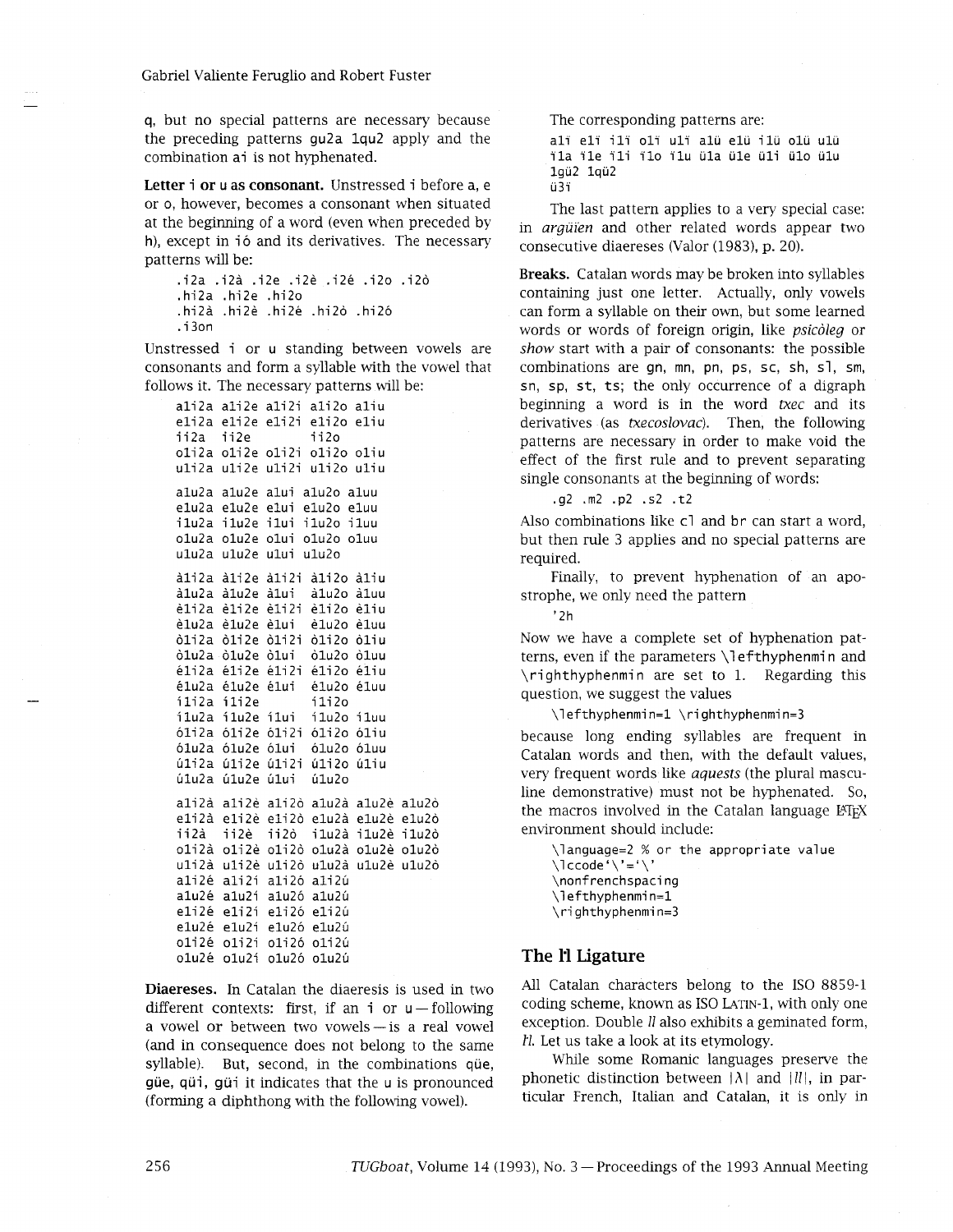Catalan where this phonetic distinction finds a corresponding orthographic distinction. For instance, Latin INTELLIGENTIA derives into French intelligence and Italian *intelligenza*, while Latin SELLA derives into French selle and Italian sella. Then these languages use the same orthography for two different phonemes.

Modern Catalan uses **ll** for phoneme  $|\lambda|$  and **11** for phoneme |*II*|. Then Latin INTELLIGENTIA derives into Catalan intelligència and Latin SELLA derives into Catalan sella.

This correspondence between phonetics and orthography is a debt to the normalization process to which Catalan has been subject to, where Pompeu Fabra (1984) has played a fundamental role. Early grammar texts, however, use **1** for 11 and 11 for **H** (Fabra, 1912). See Fabra (1983, 1984) and Segarra (Història de l'ortoarafia catalana, 1985) for more details on these orthographic distinctions<sup>6</sup>.

**The 1'1 ligature and** DC **fonts.** This section is a revised excerpt from discussions held between Gabriel Valiente Feruglio and Yannis Haralambous during 1992, while contributing to Haralambous' efforts in incorporating national requirements from different countries into the design of DC fonts.

- Q. Is it necessary or facultative (like the fi ligature)? A. It is mandatory.
- Q. Is there also an "ll" without dot?
- A. Yes, there is. The "Il" without dot corresponds to a palatal sound, while the "1'1" with middle dot corresponds to the "gemination" or duplication of the "1" sound.
- Q. What is its uppercase counterpart?
- A. The li ligature cannot appear at the beginning of a word, only joining two syllables. Therefore, the only way in which the ll must be shown in uppercase is when the whole word is in uppercase, and in such a case both L's are capitalized, as the word INTEL'LIGENCIA shows.
- $Q$ . How do you create it using T<sub>F</sub>X and/or other word processors?
- A. Detailed definitions for T<sub>F</sub>X are given and discussed in the next section. Many WSIWG word processors actually support the l'l ligature, that is obtained by joining two characters: an  $l$ with middle dot  $(l)$  and another  $l$ . When hyphenation takes place, the  $l$  gets replaced by a normal *I.*
- Q. Can it be hyphenated?
- A. The function of l'1 can be seen as that of joining two syllables, one ending in "1" and the other beginning with "1". Therefore, it can be hyphenated, and the right hyphenation is "1-" and "1". For instance, the word interligencial would be hyphenated as: in-tel-li-gènci-a. It is therefore a ligature instead of a single character. This justifies the lack of an I1 character in DC fonts, although a middle dot other than TEX's centered dot \$\cdot\$ could also be useful, besides Catalan, for other languages as well.
- Q. What is its alphabetical order?
- A. It does not appear in the alphabetical order, because it has no extra sound, just the mere duplication of the "1" sound. [Comment of R. Fuster: Colomer (1989), a **Catalan-English/English-Catalan** dictionary, and Bruguera (1990) arrange cella before cetla. But Fabra (1974), Ferrer (1973) and Romeu et al. (1985) give this order: cel'la, cella.]
- Q. What are the local encoding schemes used? Are there Catalan keyboards with  $\cdot$ ,  $\cdot$  or  $\cdot$  1.1 support?
- A. A centered dot appears in ISO 8859-3 as character OxB7, and the character combinations LATIN CAPITAL LETTER L WITH MIDDLE DOT and LATIN SMALL LETTER L WITH MIDDLE DOT appear in positions Ox3F and 0x40 of row 01 (EXTENDED LATIN A) of IS0 IEC DIS 10646-1.2. Besides these IS0 codes for middle dot, character sets for Personal Computers happen to include a special "1." character, often in the Danish or Norwegian code pages.
- Q. Can it appear in ligatures, like fl'l or ffl'l?
- A. No, it cannot. For morphological reasons Il has to be preceded and followed by vowel sounds.
- Are there special spacing rules? Is the dot special?
- A. Yes, the l's are closer to the dot than other letters, and the dot is a normal dot but raised approximately half the height of a vowel from the baseline for lowercase and three times that height for uppercase<sup>7</sup>.
- Q. When did this letter appear in Catalan printing?

 $\frac{7}{7}$  More reasonable spacing can be achieved by raising the dot exactly the height of a lowercase vowel, and this is precisely what has been coded in the macro for the 11 ligature presented below. Thanks to Marek Ryćko and Bogusław Jackowski for their comments on that particular spacing convention during the 1993 TFX Users Group Annual Meeting.

 $6$  The two last paragraphs demonstrate the hyphenation of the **11** ligature, which is discussed in detail in the next section.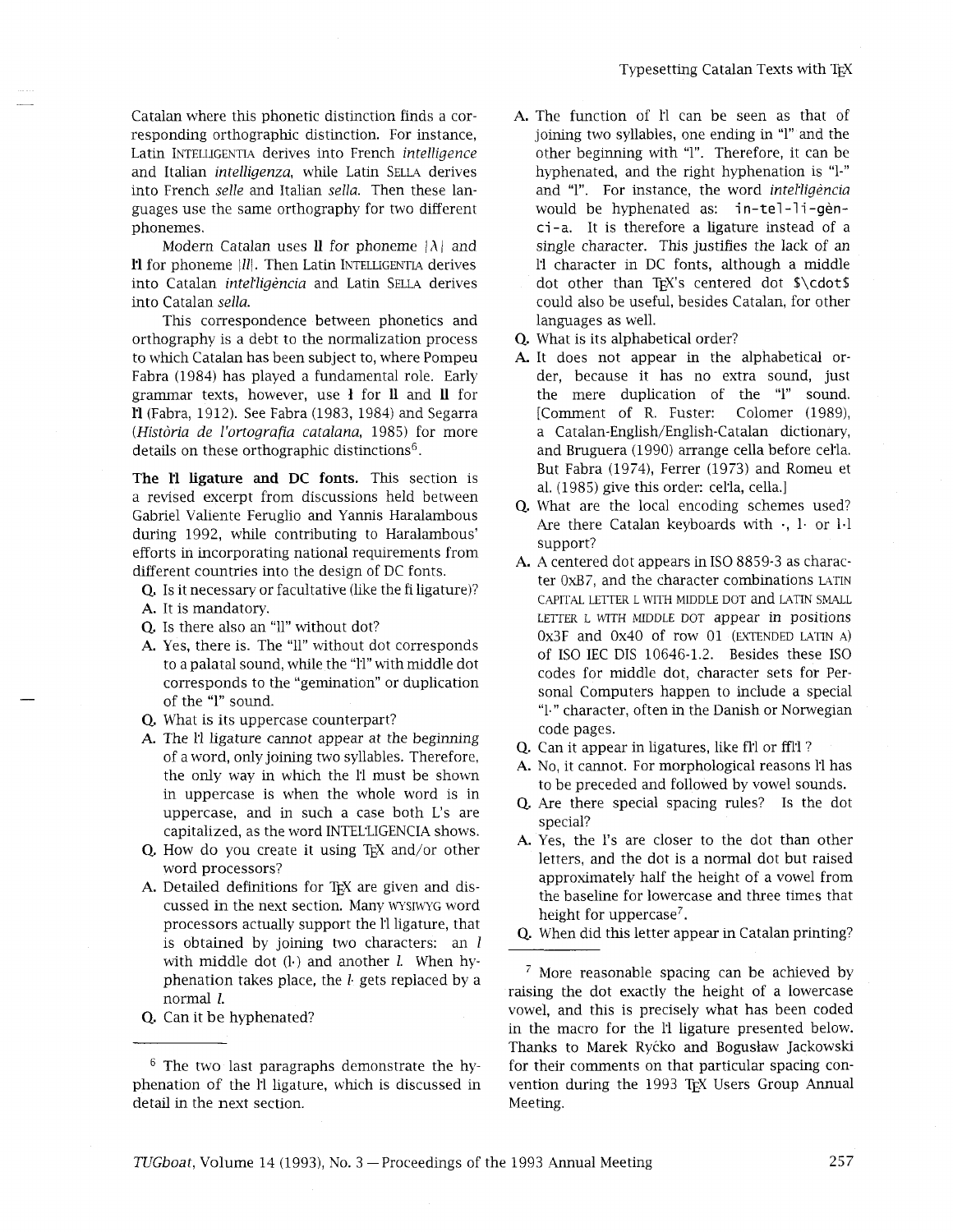Gabriel Valiente Feruglio and Robert Fuster

**A.** Although it was Pompeu Fabra who always supported the idea of an orthographic distinction in correspondence with the phonetic distinction between  $|\lambda|$  and  $|ll|$ , his approach consisted of leaving *II* for *|II*| and looking for a new symbol for  $|\lambda|$ . The actual ligature *ll* is due to Mossèn Alcover in his amendment to the fourth writing of the *Normes Ortografiques*  (Orthographic Norms) by the *Institut d'Estudis Catalans* (Catalan Studies Institute) (Segarra, 1985). The *I'l* ligature appeared therefore in Catalan printing for the first time in 1913 in *Normes Ortografiques.* 

**Choosing a macro for the 1'1 ligature.** When it comes to choosing the best character sequence for the T<sub>E</sub>X macro producing the l'1 ligature we realize that perhaps we Catalan T<sub>F</sub>X users have arrived too late, because most short combinations already have a definition in plain T<sub>F</sub>X. Among the interesting ones are \1 and \L, assigned to Polish letters **1** and **t**  and  $\setminus$ 11, assigned to the "much less than" relation  $\ll$ , whereas \LL is undefined in plain T<sub>F</sub>X.

It must be noted, however, that  $\ll$  only occurs in math mode, while the Il ligature is not supposed to be typed in math mode. We have therefore chosen  $\lceil$ ll and  $\lceil$ LL as character sequences for the macro definition producing the 1'1 ligature, and have included a test for math mode in the definition in order to restore the original  $\ll$  relation when in math mode for lowercase \11, as explained in the next section.

The macro name  $\langle 11 \rangle$  is submitted to the TWGMLC for standarization.

**Typesetting the Il ligature.** No normative exists for typesetting the *Il* ligature and therefore quite different kernings between the middle dot and the two consonants can be found in modern Catalan writings. The definitions

```
\news ki p\zzz 
\def\allowhyphens{\nobreak\hskip\zzz} 
\def\ll{\allowhyphens%
 \di scretionary{l-}{1}{l\hbox{$\cdot$}l}% 
  \allowhyphens}
\def\LL{\al lowhyphens% 
 \discretionary{L-}{L}{L\hbox{$\cdot$}L}% 
 \allowhyphens}
```
constitute a good starting point because, besides achieving an easy-to-read spacing, such as in il'lusio and ILZUSIO, they produce the right hyphenation. Middle dot is lost and l'1 is hyphenated 1-1.

Explicit kerning can be added between middle dot and the two consonants. Because kern is fontdependent, some character height, width, and depth

values for the actual font in use are taken into account in the following definitions in order to set appropriate kerning.

```
\news ki p\zzz 
\def\allowhyphens{\nobreak\hskip\zzz} 
\newdi men\l eftkern 
\newdi men\ri ghtkern 
\newdimen\rai sedim
```
\def\ll {\relax\i fmmode \mathchar"321C \else \l eftkern=Opt\ri ghtkern=Opt% \rai sedi m=Opt% \setboxO\hbox{l}% \setboxl\hbox{l\/}% \setbox2\hbox{x}% - \setbox3\hbox{.}% \advance\raisedim by -\ht3% \divide\raisedim by 2% \advance\rai sedim by \ht2% \advance\raisedim k<br>\ifnum\fam=7 \else<br>\leftkern=-\wdO<br>\divide\leftkern \di vi de\l eftkern by 4% \advance\l eftkern by \wdl \advance\leftkern by -\wdO \rightkern=-\wd0 \divide\rightkern by 4% \advance\rightkern by -\wdl \advance\rightkern by \wdO  $\sqrt{fi}$ \allowhyphens\discretionary{l-}{1}% {\hbox{l}\kern\l eftkern% \raise\rai sedim\hbox{ . 1% **\kern\rightkern\hbox{l}}\allowhyphens**  \fi **<sup>1</sup>**

\def\LL{\setboxO\hbox{L}% \leftkern=Opt\rightkern=Opt% \rai sedi m=Opt% \setboxl\hbox{L\/}% \setbox2\hbox{x}% \setbox3\hbox{.}% \advance\raisedim by -\ht3% \divide\rai sedim by 2% \advance\rai sedim by \ht2% \ifnum\fam=7 \else \leftkern=-\wdO \divi de\l eftkern by 8% \advance\leftkern by \wdl \advance\leftkern by -\wdO \ri ghtkern=-\wd0 \divide\rightkern by 6% \advance\rightkern by -\wdl  $\ddot{\text{a} \cdot \text{a} \cdot \text{b}}$  \advance\rightkern by \wdO **\allowhyphens\discretionary{L-}{L}%**  {\hbox{L}\kern\l eftkern% \raise\rai sedim\hbox{.}%

**\kern\rightkern\hbox{L}}\allowhyphens 1** 

\endi nput